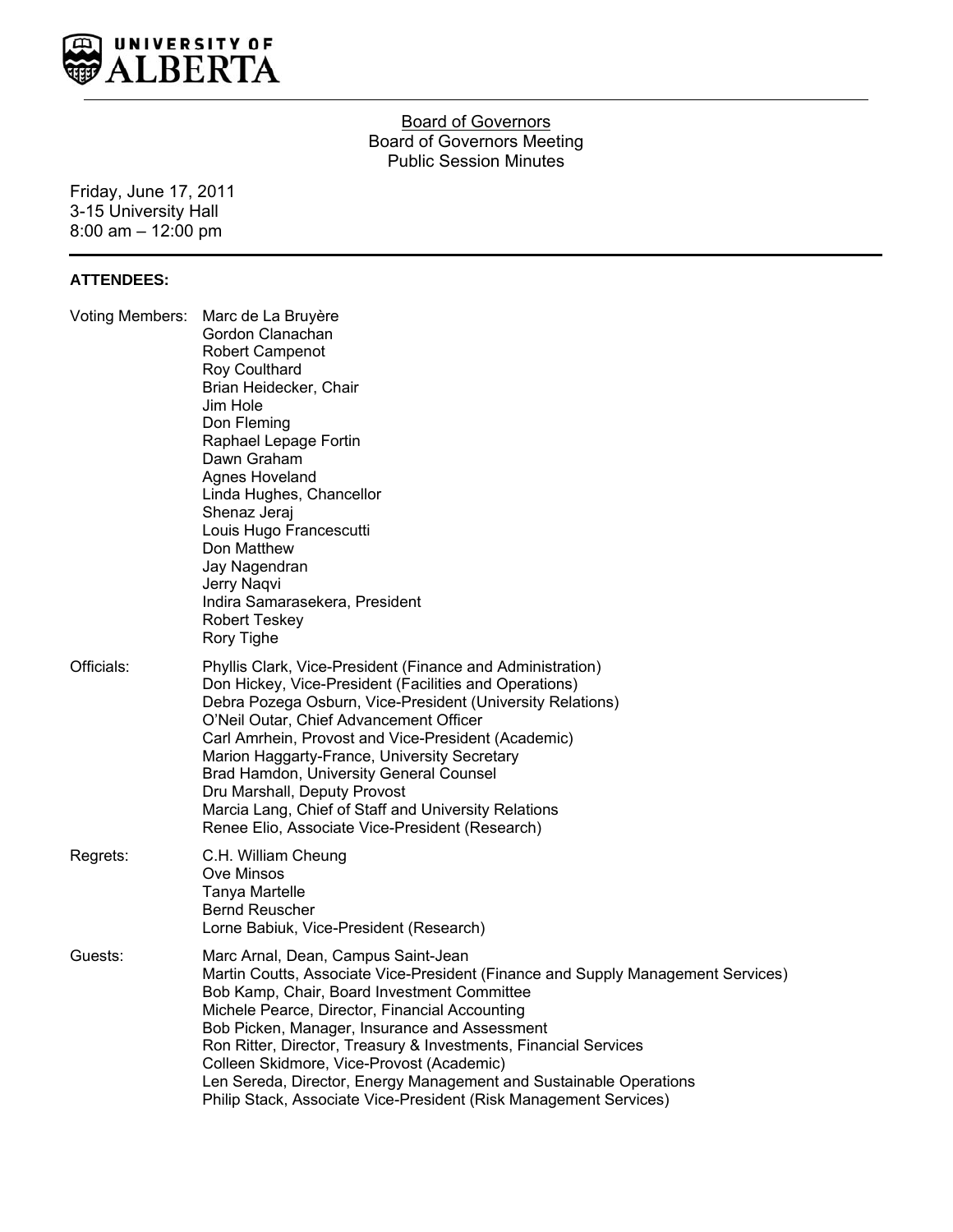Hugh Warren, Executive Director, Operations and Maintenance

Staff: Joan Burke, Board Secretary Deborah Holloway, Incoming Board Secretary

> *Chair: Brian Heidecker Scribe: Deborah Holloway*

#### **OPENING SESSION**

#### **1. Chair's Session**

#### 1.1 Call to Order and Confirmation of Quorum

The Board Secretary, Ms. Burke, confirmed that the attendance constituted quorum. The Board Chair called the meeting to order at 9:00a.m.

#### 1.2. Approval of Public Session Agenda

The Chair noted that, in order to accommodate various scheduling and other issues, the Agenda would be reordered.

#### Motion: Clanachan/Hoveland

THAT the Board of Governors approve the Open Session Agenda, as reordered.

**CARRIED**

### 1.3. Conflict of Interest – Opportunity for Declaration Related to the Agenda

The Board Chair made note of the following:

- o The University of Alberta has policy and procedure in place for Conflict of Interest and Conflict of Commitment, and Board members make annual disclosures.
- o In addition, Board members must declare any conflict related to the Board Agenda of each meeting and, in the event of such conflict, absent themselves from the discussion and voting on the item.
- o The *Post-Secondary Learning Act,* Section 16(5) states that: *The members of the board must act in the best interests of the university.*

The Board Chair invited members to declare conflicts of interest related to the Open Session Agenda of the meeting.

The Board Chair observed no declarations and declared that the question was duly asked and answered.

#### 1.4 Chair's Remarks

The Chair reported on the status of the Board Self-Evaluation, noting some of the key findings included a desire for more informal time among members, requests for time to be held in Closed Sessions for discussions with the President regarding challenging issues, and a desire for more high level strategy discussions. He added that the Board Human Resources and Compensation Committee is assigned the task of re-evaluating the tool and moving key recommendations to action.

The Chair outlined changes to the Board schedule that included moving the Planning Retreat to October.

The Chair remarked on the Board Retirement Dinner, held the previous evening, and expressed his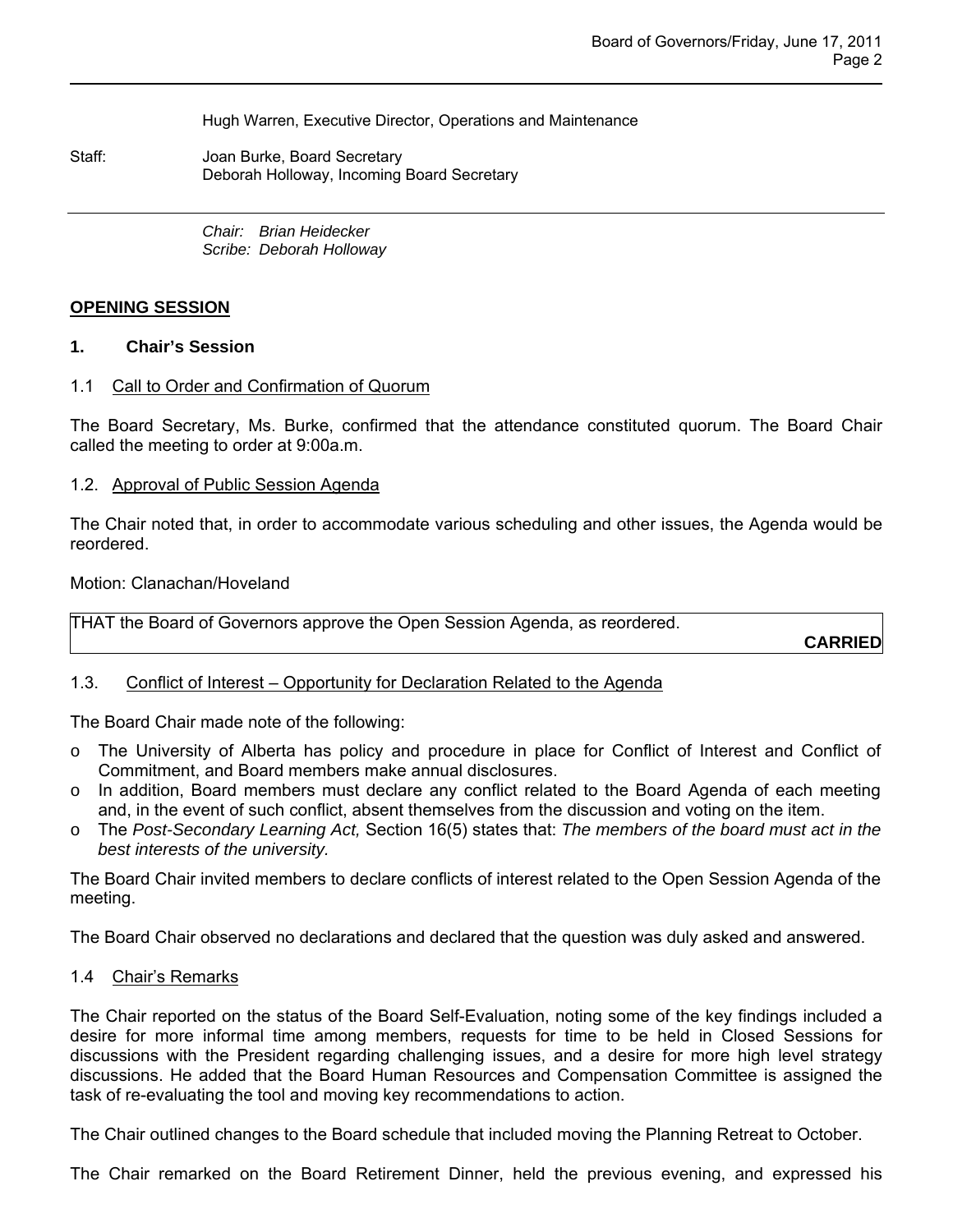appreciation, on behalf of the entire Board, to the retiring members for their service. He also acknowledged that this meeting of the Board of Governors was the last for Ms. Burke, and thanked her for her excellent support to the Board of Governors and wished her well in her retirement.

The President observed that this would also be the last meeting during which Dr. Marshall would be in attendance, prior to assuming her new duties as Provost at the University of Calgary. The President and the Chair acknowledged Dr. Marshall's important contributions to the Board and expressed their certitude that she would be successful in her new role.

The Chair outlined a number of achievements realized during recent years. He then read aloud to members a section of a letter from him addressed to the Honourable Greg Weadick, Minister of Advanced Education and Technology, The letter stated that while the first priority of the Board is to ensure exceptional executive leadership for the institution, the second priority must be succession planning. With the succession of senior management confirmed, it is time to carefully consider the succession of the Board of Governors. He noted that his term and the terms for both the Vice-Chair of the Board who is also Chair of the Board Finance and Property Committee, and the Chair of the Board Human Resources and Compensation Committee will come to an end in June, 2012. Having considered all components of the Board's succession, he had come to the decision that although his term is not set to expire until June, 2012, he would like to retire from the Board of Governors as of November 1, 2011. This would enable his successor to have eight months to work with the current Vice-Chair of the Board and Chair of the Board Human Resources and Compensation Committee, two seasoned and integral players in the overall operations of the Board. He added that he had requested that his successor be appointed on August 24, 2011.

Dr. Samarasekera remarked that Mr. Heidecker has been an exceptional Chair and Member of the Board. She outlined many of his accomplishments and thanked him for his extraordinary service to the University of Alberta.

Several members of the Board added their appreciation and thanked Mr. Heidecker for his commitment and leadership.

### 2. Report of the President

Agenda documentation is attached to these Minutes as Item 2.

In addition to her written report, the President also included verbal updates on:

- Convocation
	- $\circ$  The President noted that Convocation and related events provide an excellent opportunity for engagement with the citizens of Edmonton and Alberta.
	- o She extended her thanks to the Chancellor for the changes implemented and offered congratulations to the staff of the Academic Awards and Ceremonies in the Office of the Registrar and Student Awards.
- The University is a member of the Worldwide Universities Network, which comprises 16 researchintensive institutions spanning 5 continents. WUN's mission is to be one of the leading international Higher Education networks. The Presidents of the member universities meet once a year. Currently, President Samarasekera is the Vice-Chair, and will Chair the Network next year. The Network is currently focussing on three major research areas: adapting to climate change; globalization; and public health. The University of Alberta has eight funded research projects.
- A new strategy has been tested regarding Alumni events in an effort to attract younger alumni. For example, a recent event in Toronto was held in the distillery district and an event in Ottawa was held in the Museum of Nature. Both events were very well attended by recent graduates.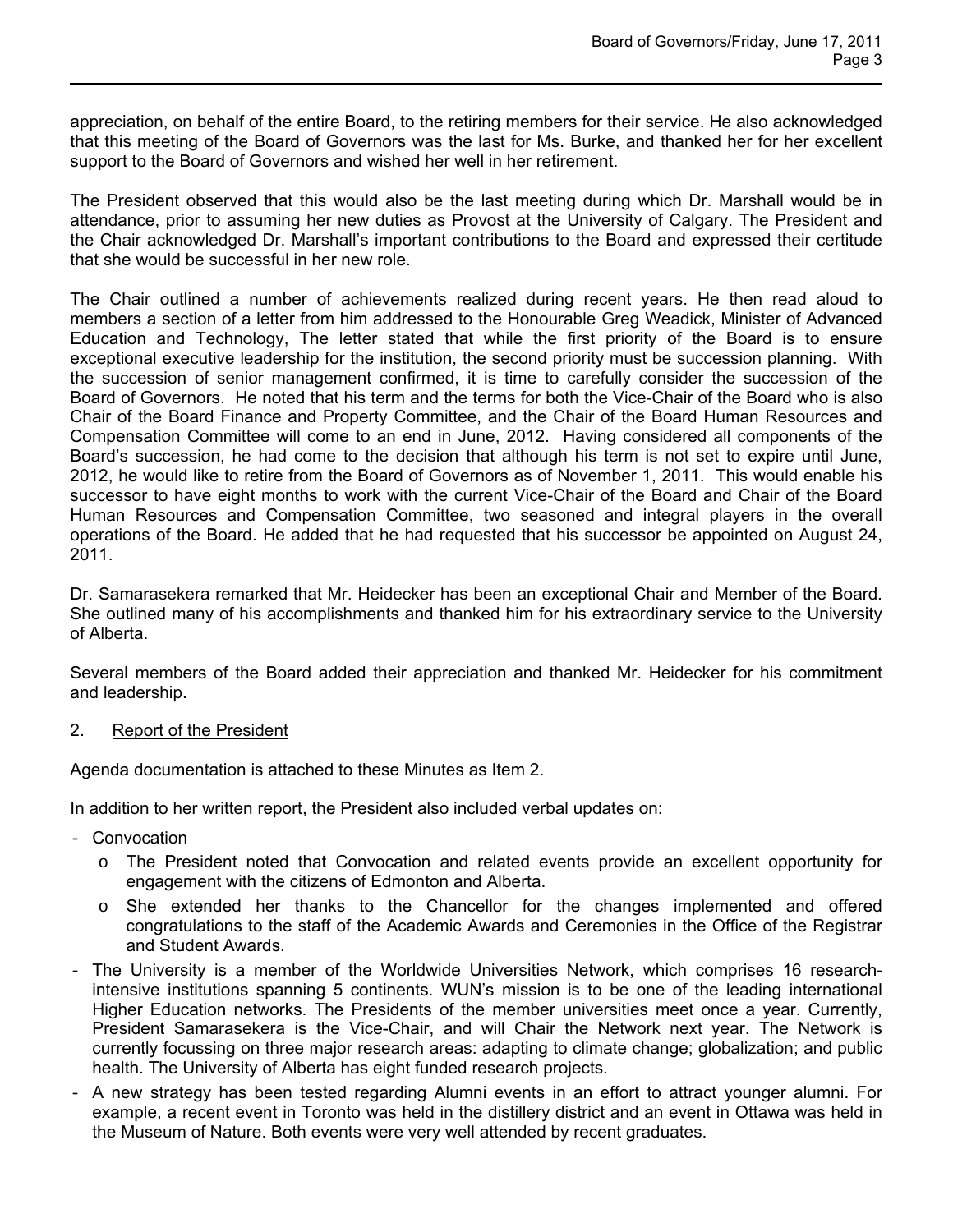- A series of dinners were hosted by the President in her home, allowing her to engage with Edmontonians in a small setting.
- The President provided an update regarding the National Institute of Nanotechnology.

The President, Dr. Amrhein and Dr. Pozega-Osburn responded to questions and comments from members regarding the Dean of the Faculty of Medicine, outlining the chronology of events and the process going forward.

# **3. Approval of Public Session Minutes**

3.1. Approval of the Public Session Minutes of May 13, 2011

Motion: Teskey/Graham

THAT the Board of Governors adopt the Open Session Minutes of its meeting on May 13, 2011.

#### **CARRIED**

# **ACTION ITEMS**

## **4. Report of the Audit Committee**

## 4.1. Management's Annual Financial Statements (Draft) for the Year Ended March 31, 0211

Agenda documentation is attached to these Minutes as Item 4.1.

*Presenters:* Phyllis Clark, Vice-President (Finance and Administration); Martin Coutts, Associate Vice-President, Finance and Supply Management Services; and Michele Pearce, Director, Financial Accounting

*Purpose of the Proposal:* To recommend to the Board the approval of the audited Financial Statements as required by the Post-Secondary Learning Act.

### *Discussion:*

Ms. Clark reviewed the statements and notes in detail. She noted a \$75.2 million excess of revenue over expense for the year ended March 31, 2011 compared to a \$13.5 million excess reported in the previous year. The unrestricted net assets deficit is \$3.5 million as compared to last year's deficit of \$60.6 million. The \$75.2 million excess of revenue over expense is due to a number of positive factors:

- decrease in the Universities Academic Pension Plan (UAPP) unfunded pension liability expense (\$25.6 million)
- higher than budgeted investment income related to asset-backed commercial paper (ABCP) investments (\$9 million)
- lower than budgeted utility costs (\$8.1 million)
- additional funding from the Government of Alberta (\$5.7 million one-time transition grant)
- the remainder is primarily due to the spending lag in the operating fund

Ms. Clark responded to questions and comments from members including what the impact of recent negotiations might be on the Operating Budget going forward, and whether there has been any indication from the Provincial Government regarding funding in the future. In response to a question from a member regarding whether consideration would be given to the elimination of the Common Student Space, Sustainability and Services (CoSSS) Fee, Ms. Clark reported that the item is being tracked and she would report to the Board regarding its status in the future.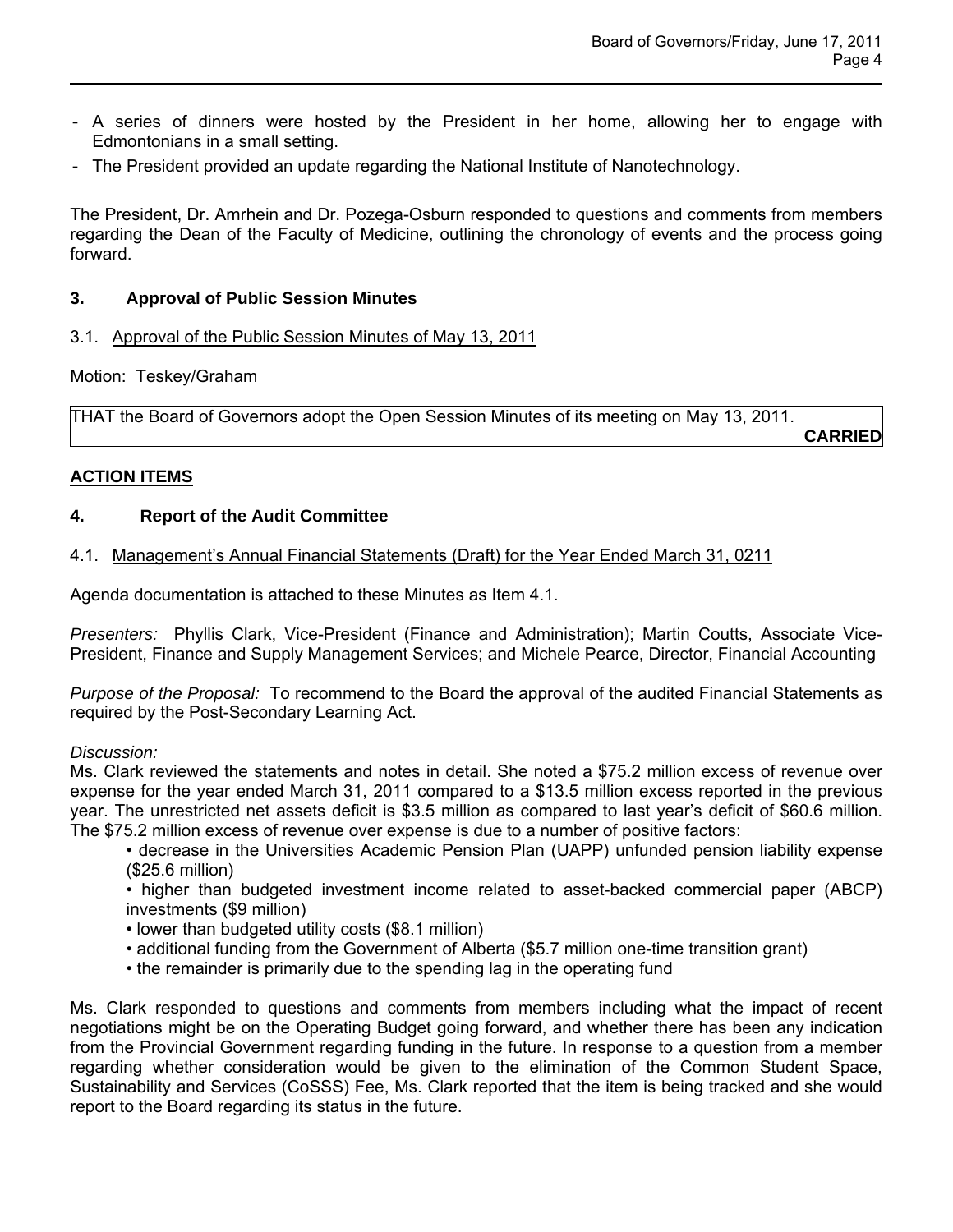## Motion: Matthew/Francescutti

 THAT the Board of Governors, on the recommendation of the Board Audit Committee, approve the Audited Financial Statements for the year ended March 31, 2011.

**CARRIED**

# **5. Report of the Finance and Property Committee**

# 5.1. Faculté Saint-Jean and the Business Administration Diploma Program for Collège Saint- Jean

Agenda documentation is attached to these Minutes as Item 5.1.

*Presenters:* Colleen Skidmore, Vice-Provost (Academic); Marc Arnal, Dean, Faculté Saint-Jean

*Purpose of the Proposal:* To establish a Business Administration Diploma Program to be offered at Collège Saint-Jean at Faculté Saint-Jean.

### *Discussion:*

Dr. Skidmore introduced the item, noting that Collège Saint-Jean had been approved by the Board of Governors in 2008 and that the Business Administration Diploma Program would be the first program to be offered by the Collège. She added that the Program is fully funded with monies being transferred from the Northern Alberta Institute of Technology (NAIT) from where the program originated.

Dean Arnal reported that this two-year program would be fashioned on the learning objectives of NAIT's Business Administration Diploma. The first year would be taught in French. Instructor time would be purchased from NAIT for those second-year courses that would be conducted in English. In response to a question from a member, he confirmed that the Alberta Council on Admissions and Transfer (ACAT) Guide would be followed regarding issues of credit transferability.

### Motion: Clanachan/Hole

 THAT the Board of Governors, on the recommendation of the Board of Finance and Property Committee, approve the proposed (new) Business Administration Diploma Program for Collège Saint-Jean, as submitted by Faculté Saint-Jean and as set out in Attachment 1, to be effective January, 2012.

**CARRIED**

### 5.2. Next Generation Energy Management Program (2011/12-2017/18)

Agenda documentation is attached to these Minutes as Item 5.2.

*Presenters:* Don Hickey, Vice-President (Facilities and Operations); and Len Sereda, Director, Energy Management and Sustainable Operations

*Purpose of the Proposal:* To obtain approval of borrowing from the Alberta Capital Finance Authority and expenditure of \$5,000,000 for the implementation of the first year of the seven-year, Thirty-Five Million Dollar, Next Generation Energy Management Program.

### *Discussion:*

Mr. Hickey introduced the item, noting that the University is currently in the final year of its seven-year, \$25,000,000 Energy Management Program, which upon completion is anticipated to save approximately \$3,500,000 annually and reduce CO2 emissions by 27,000 tonnes per year. A further major energy reduction implementation is warranted to keep the University's energy bill as low as cost effectively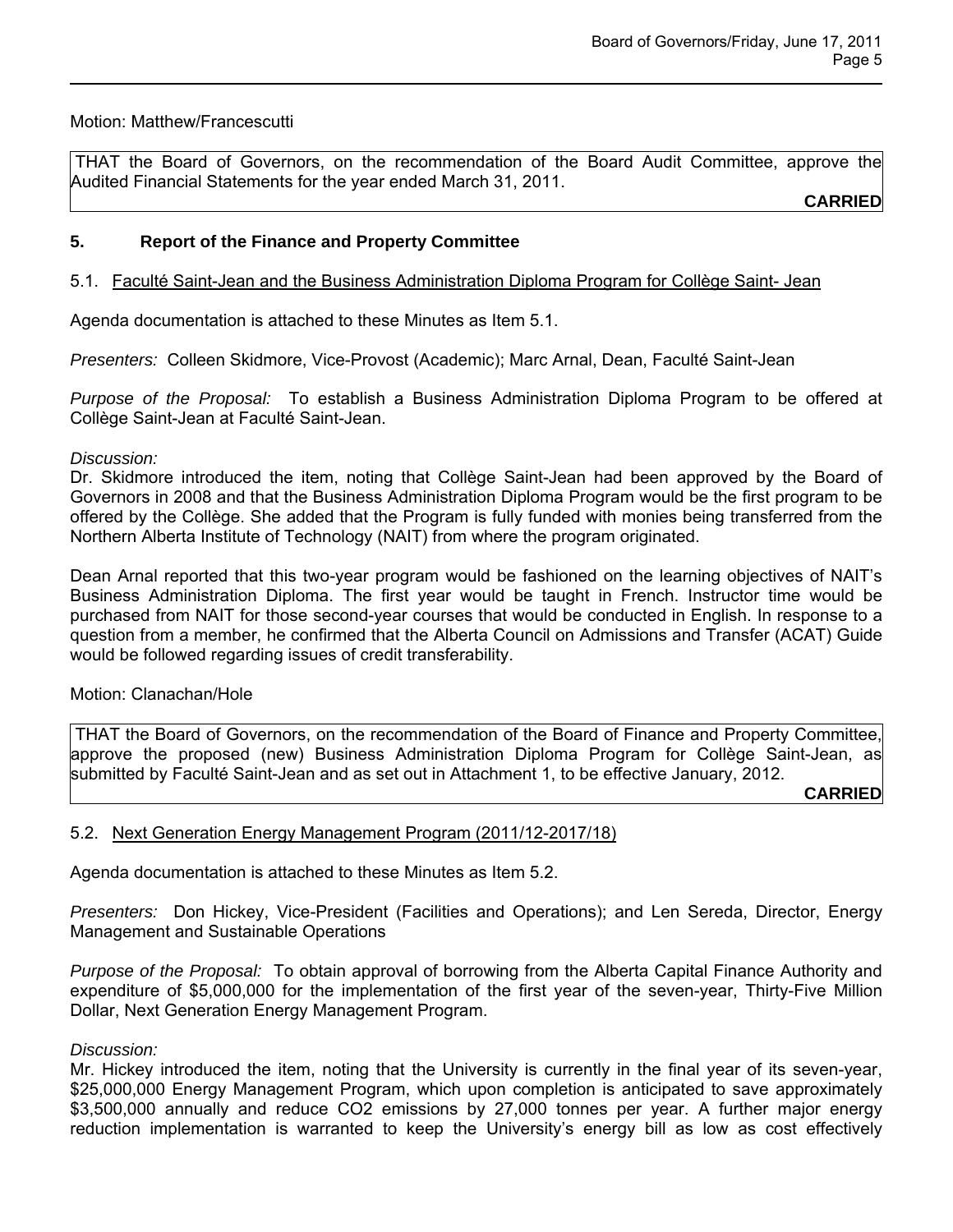feasible. Other benefits that would accrue are reduced operating and maintenance costs, improved space conditions, infrastructure renewal to address deferred maintenance, reduced demand on utility plant and distribution infrastructure, and significant environmental benefits. Continuation of this long-standing program would also further demonstrate the commitment to sustainability. He reported that a preliminary assessment and analysis of potential energy reduction measures, estimates that a further energy reduction program in the amount of \$35,000,000 is feasible. It is proposed that this program be executed over a seven year period at approximately \$5,000,000 per year. Annual savings at the completion of the program are estimated to be approximately \$3,800,000 and CO2 emission reductions are anticipated to be in the order of 30,000 tonnes.

Mr. Sereda noted that the Program would also focus on water conservation, incorporation of energy projects with building and building system renewals, energy reduction in Ancillary facilities, renewable energy technologies, and education, awareness, and behavioural change programs. As well, the University is looking at incorporating a special energy initiative project within one of upcoming capital projects such as the PAW Centre and/or Dentistry Pharmacy Centre redevelopment.

Mr. Hickey and Mr. Sereda responded to questions and comments from members regarding communication strategies regarding the success of the program, LEED certification, and the whether Provincial funding is available for sustainability programs.

## Motion 1: Clanachan/Coulthard

THAT the Board of Governors, on the recommendation of the Board Finance and Property Committee, approve the Next Generation Energy Management Seven Year Program.

**CARRIED**

## Motion 2: Clanachan/Coulthard

THAT the Board of Governors, on the recommendation of the Board Finance and Property Committee, approve and execute a Borrowing Resolution, as set forth in Attachment 2 of the agenda documentation, in an amount of not more than Five Million Dollars (\$5,000,000) in Canadian Funds from the Alberta Capital Finance Authority for a term not to exceed 15 years and at an interest rate of not more than 7.0% per annum, for purposes of funding the first year of the seven-year Next Generation Energy Management Program.

### **CARRIED**

### 5.3. Balmoral Repurposing Proposal

Agenda documentation is attached to these Minutes as Item 5.3.

*Presenter:* Don Hickey, Vice-President, Facilities and Operations; and Hugh Warren, Executive Director, Operations and Maintenance

*Purpose of the Proposal:* The University of Alberta along with Alberta Heath Services (AHS) has been selected as a partner working under a master agreement with Advanced Cyclotron Systems Inc. (ACSI) for a research project directed at the development of commercial production of medical isotope 99mTc for distribution to local hospitals.

The project builds on preliminary research started in the fall of 2009 with AHS, ACSI, the U of A and collaboration with other institutions. This project is one of a series across Canada sponsored by National Resources Canada through ACSI to commercialize production of medical isotope 99mTc using high current cyclotrons manufactured in Canada by ACSI.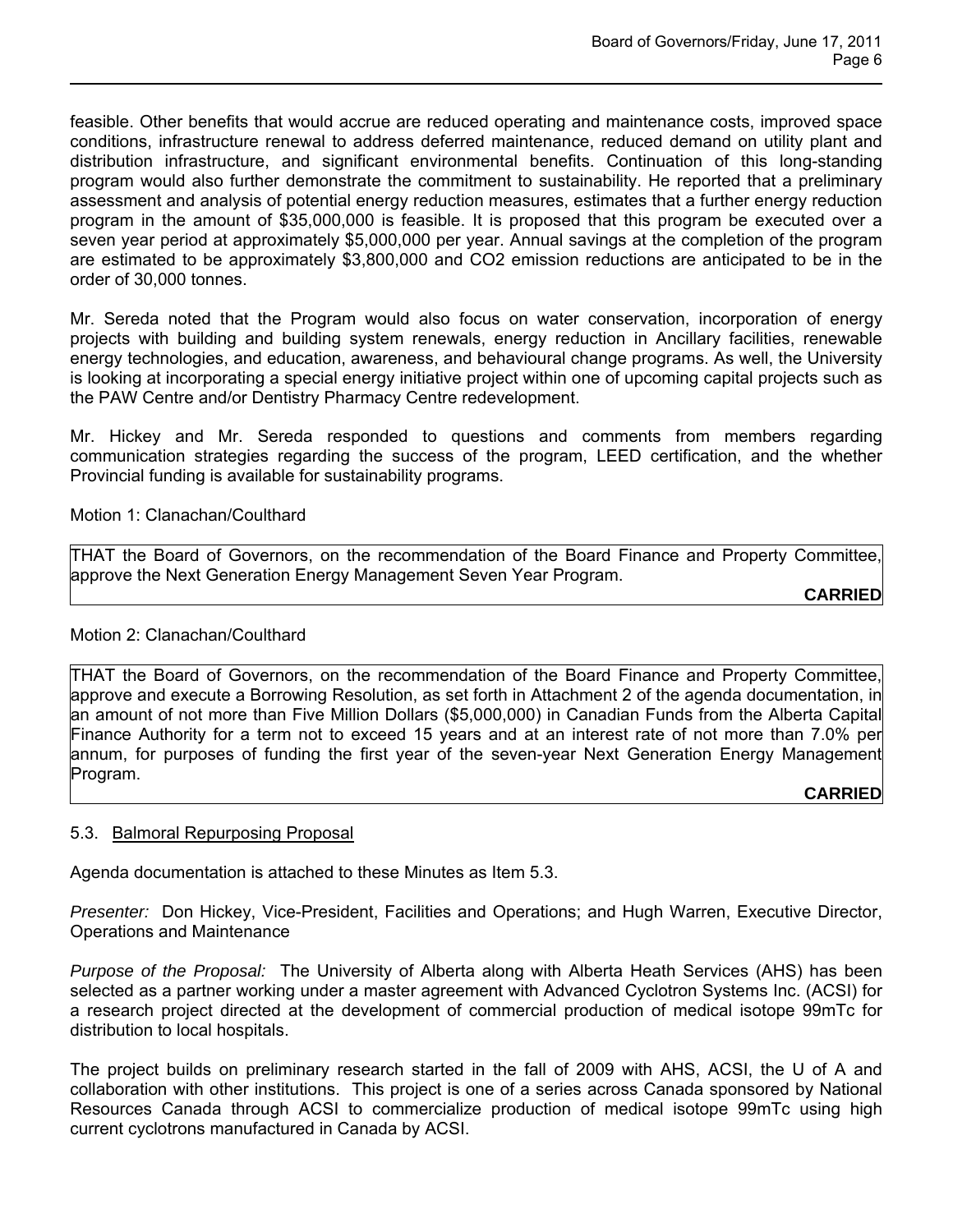Partial funding has been secured for the project, additional grant (WEPA) has been submitted and notification to AI, AHS and AET of potential project shortfall has been made. A site is required to host the new cyclotron unit and associated research / support space. The Balmoral is considered for this as its location provides rapid access to Edmonton area hospitals and the airport.

Initial reviews of the facility and site have determined that required footprint for space can be accommodated within the existing building site.

Space needs for the immediate project focus on research and production. Shell space is to be set aside for potential future creation of an academic centre of excellence directed at teaching clinical applications*.*

## *Discussion:*

Mr. Clanachan introduced the item, noting complex timing and funding issues, that the project is required to begin important research, and that the output of the facility is greatly needed. He commented upon the consultation with neighbouring communities and described the various funding sources.

Mr. Hickey described the due diligence measures,; addressing key concerns and requirements of stakeholders and the respective steps that had been taken by to identify mitigation strategies. He noted that the Long Range Development Plan would require amendment regarding the Balmoral property.

President Samarasekera noted that the project represents a significant opportunity to lead the global effort to replace nuclear reactor-based production of isotopes with a made in Canada solution lead by the University Canadian medical isotopes production via the Chalk River nuclear reactor will cease in 2016; the Dutch will also shut down their reactor-based production in 2018. Even with forecasted reduced global isotope capacity the need for medical isotopes for disease diagnosis and treatment increases annually. This project is on a critical path with isotope production required to be in place for 2012 to 2014 as a viable response to a worldwide shortfall.

Mr. Hickey and Mr. Warren responded to questions and comments from members regarding funding, budget, the importance of the location regarding proximity to the University Hospital and access to the Edmonton International Airport, the safety of the project, the nature of the potential research that would be conducted at the facility, and the importance of communication and consultation with the surrounding community.

In response to a request from a member, Mr. Hickey agreed to ask the Office of Government and Corporate Relations to provide a briefing package regarding community consultation to new members of the Board of Governors.

# Motion: Clanachan/Naqvi

THAT the Board of Governors, on the recommendation of the Board Finance and Property Committee, approve an expenditure of twenty-one million dollars (\$21,000,000) for the repurposing of the Balmoral facility, subject to senior administration completion of the necessary due diligence.

**CARRIED**

# **6. Report of the Learning and Discovery Committee**

# 6.1. Faculté Saint-Jean and the Business Administration Diploma Program for Collège Saint- Jean

Agenda documentation is attached to these Minutes as Item 6.1.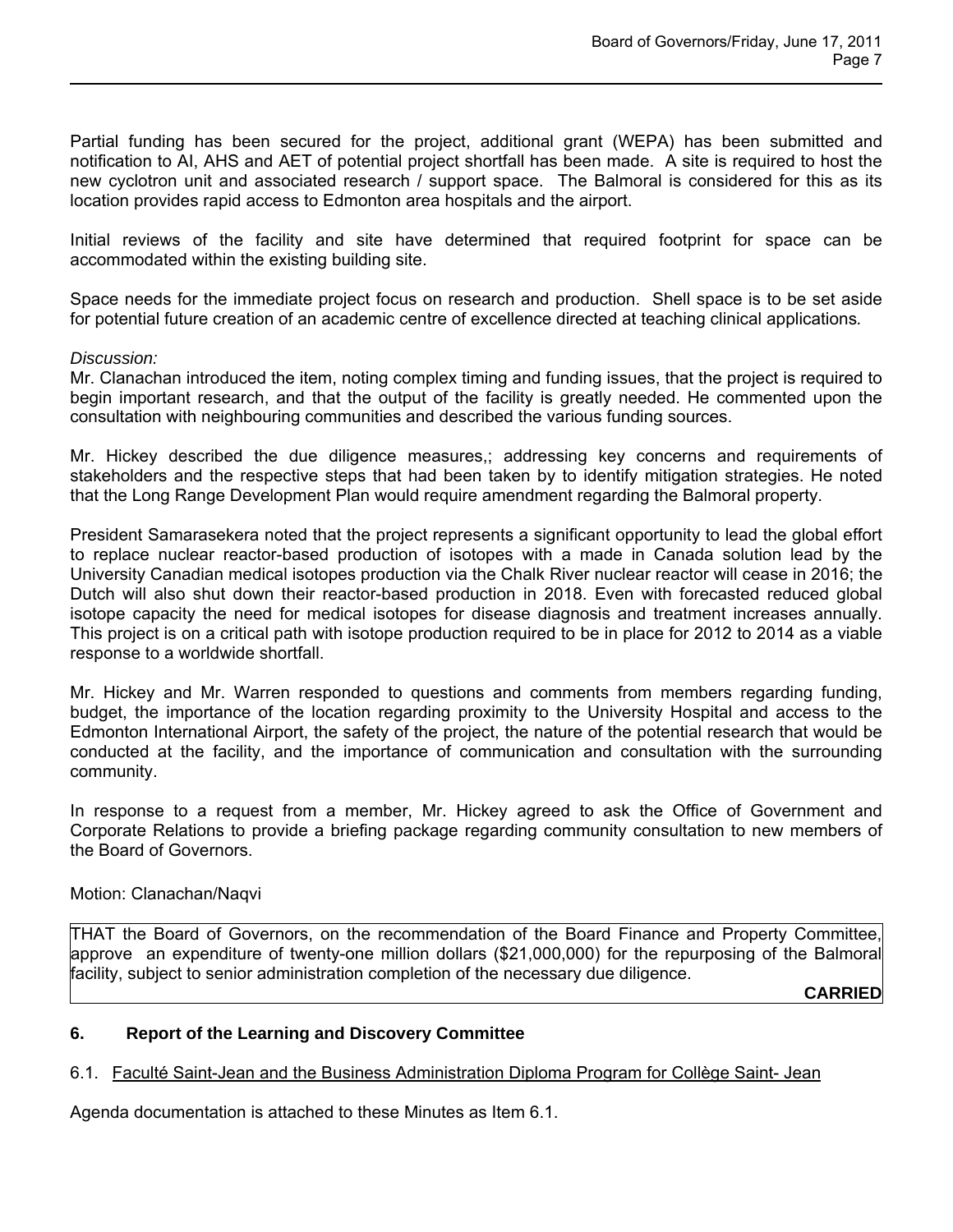*Presenters:* Colleen Skidmore, Vice-Provost (Academic); Marc Arnal, Dean, Faculté Saint-Jean; Ed Blackburn, Associate Dean (Academic), Faculté Saint-Jean

*Purpose of the Proposal:* To establish a Business Administration Diploma Program to be offered at Collège Saint-Jean at Faculté Saint-Jean.

## *Discussion:*

Dr. Skidmore reported that this is the first of a number of programs to be offered at Collège Saint-Jean to come before the Board of Governors. She noted that this program is fully funded.

Dean Arnal noted that the proposed program would be a first step toward positioning the Collège as the French component of Campus Alberta.

## Motion: Teskey/Graham

THAT the Board of Governors, on the recommendation of the Board Learning and Discovery Committee, approve the proposed (new) Business Administration Diploma Program for Collège Saint-Jean, as submitted by Faculté Saint-Jean and as set out in Attachment 1, to be effective January, 2012.

**CARRIED**

## 6.2. Confirmation of Board's Delegation of Authority Over Student Discipline

Agenda documentation is attached to these Minutes as Item 6.2.

*Presenters:* Carl Amrhein, Provost and Vice-President (Academic); and Brad Hamdon, General Counsel

*Purpose of the Proposal:* To confirm the Board of Governor's delegation of authority over student discipline matters.

### *Discussion:*

Dr. Amrhein presented the item by noting the requirement to confirm the delegation of authority.

Mr. Hamdon reported that well established policies and procedures are in place to address student discipline, culminating in various Appeal Boards as set out in the Post-Secondary Learning Act. However, he added that explicit delegation of authority would be desirable.

### Motion: Teskey/Hoveland

THAT the Board of Governors, on the recommendation of the Board Learning and Discovery Committee, approve the following, to take effect immediately upon final approval:

WHEREAS it is desirable to confirm the Board's existing delegation of its authority to hear and determine appeals from discipline decisions that are made under the authority of the General Faculties Council pursuant to the Post Secondary Learning Act, R.S.A. 2003, c. P-19.5 (the "PSLA"); AND WHEREAS the General Faculties Council has enacted the Code of Student Behaviour to address student discipline pursuant to the PSLA;

BE IT RESOLVED that so long as the PSLA provides for a right of appeal to the Board from discipline decisions made under the authority of the General Faculties Council, the Board delegates its authority to hear and finally determine appeals:

(a) to the General Faculties Council Practice Review Board where the appeals concerns discipline decisions made under the Code of Student Behaviour and the charges accompany a practicum intervention under the Practicum Intervention Policy;

(b) concerning Violation Notices issued by University of Alberta Protective Services under the Code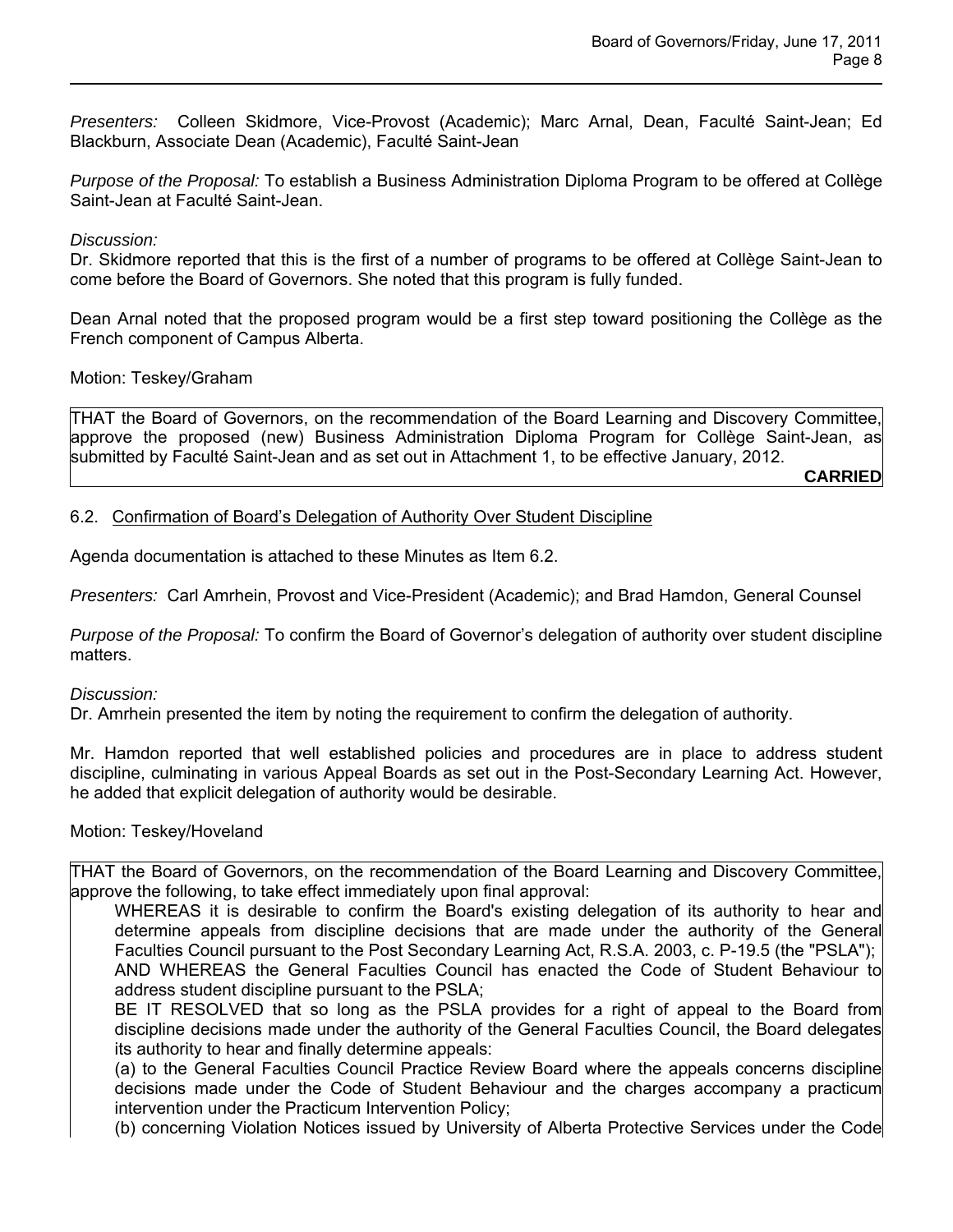of Student Behaviour to:

(i) the Director of University of Alberta Protective Services where the appeal concerns whether the Violation Notice was correctly completed,

(ii) the Discipline Officer where the appeal concerns whether the student committed the offence or whether the sanction is appropriate; and

(c) to the University Appeal Board where the appeal concerns any other discipline decisions made under the Code of Student Behaviour.

**CARRIED**

# **7. Report of the Safety, Health and Environment Committee**

# 7.1. Off-Campus Activity and Travel Policy

Agenda documentation is attached to these Minutes as Item 7.1.

*Presenters: Philip Stack, Associate Vice President (Risk Management Services); Bob Picken, Manager, Insurance and Risk Assessment; and Erin Hnit, Manager, Policy Standards Office*

*Purpose of the Proposal:* To state the University's position on off-campus activities and travel and to provide direction and tools for planning safe travel experiences in a way that:

− recognizes the importance of travel

- − balances independence and academic freedom with managing risks
- − recognizes the independence of faculty, staff, and postdoctoral fellows
- − reduces liability to organizers/leaders by assisting them in assessing and managing risks

− is consistent with existing practices across campus, including those of University of Alberta International, the Field Research Office, the Office of Insurance and Risk Assessment, and those of individual Faculties,

Departments and Units.

### *Discussion:*

Mr. Nagendran noted the timeliness of this Policy in light of recent world events.

Ms. Clark reported on the process employed to develop the proposed Policy, highlighting the extensive consultations undertaken.

Mr. Stack reported broad support from the Academic community for the proposed Policy and noted that communication and orientation plans would be developed in support of the Policy. He responded to questions from members regarding whether the Policy would be in force regardless of where the offcampus activity takes place and how the Policy would impact volunteers.

### Motion: Nagendran/Francescutti

THAT the Board of Governors, on the recommendation of the Board Safety, Health and Environment Committee approve:

o the new OFF-CAMPUS ACTIVITY AND TRAVEL POLICY, as set forth in Attachment 1;

o the Risk Assessment for Off-Campus Travel Involving Student Procedure , as set forth in Attachment 2;

o the Off-Campus Activity and Travel Policy (Appendix A) Guidelines for Faculty, Postdoctoral Fellow and Staff Travel , as set forth in Attachment 3; and

o the Off-Campus Activity and Travel Policy (Appendix B) Risk Assessment Matrix for Off-Campus Travel Involving Students, as set forth in Attachment 4;

all submitted by the Associate Vice-President (Risk Management Services), and to take effect upon final approval.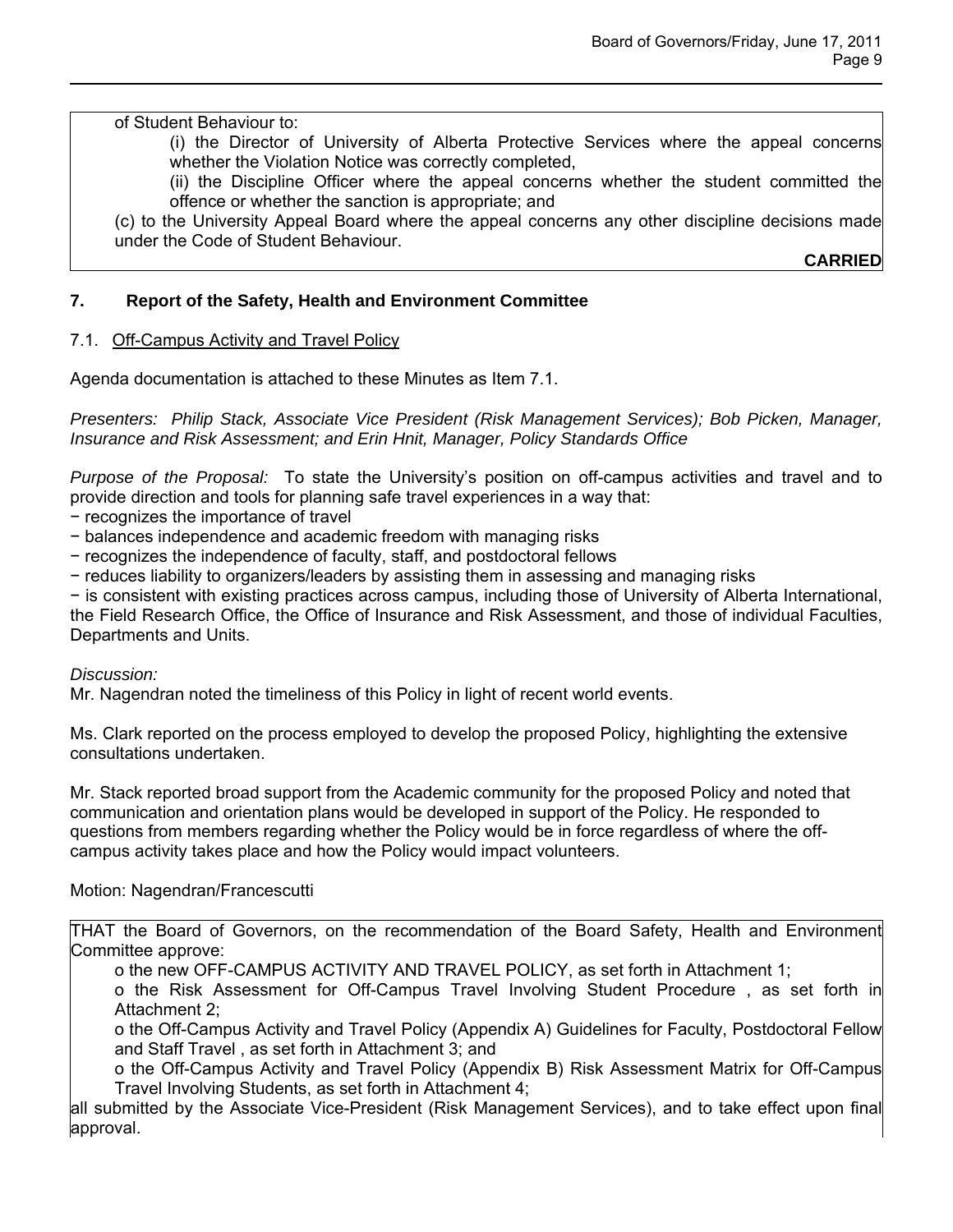# **CARRIED**

# **8. Report of the Board Chair**

#### 8.1. 2011-2012 Committee Appointments

Agenda documentation is attached to these Minutes as Item 8.1.

*Presenter:* Brian Heidecker, Chair, Board of Governors

*Purpose of the Proposal:* To consider the annual appointment roster to Board Committees.

*Discussion:* 

The Chair outlined the process involved in appointments and reappointments to the Board of Governors and to Committees.

Motion: Francescutti/Coulthard

THAT the Board of Governors, on the recommendation of the Board Chair, Mr. Brian Heidecker, approve the appointments and reappointments to Board and other Committees as set forth in Attachment 1 to the agenda documentation.

**CARRIED**

#### **INFORMATION REPORTS**

#### 9. Report of the Investment Committee

Mr. Bob Kamp, Chair of the Board Investment Committee, presented the Board Investment Committee Report for the Year Ended March 31, 2011 to the Board of Governors, a copy of which is attached to these Minutes as Item 9.

Mr. Kamp reviewed the report, providing details regarding the endowment funds, investment performance, market benchmarking, and the UEP's recorded gain in market value. He recognized the strong contributions to the work of the Committee by its members and the outstanding support from Senior Administration, particularly Ms. Phyllis Clark, Mr. Ron Ritter, and Mr. Martin Coutts.

The Chair thanked Mr. Kamp and Investment Committee members for their work.

#### 10. Report of the Audit Committee

Mr. Don Matthew, Chair of the Board Audit Committee, presented the Committee's Report to the Board of Governors, a copy of which is attached to these Minutes as Item 10.

Mr. Matthew drew members attention to final item in the Report, "Auditor General's Report to the Audit Committee for the Year Ended March 31, 2011."

### 11. Report of the Finance and Property Committee

Mr. Jim Hole, Vice-Chair of the Board Finance and Property Committee, presented the committee's report to the Board of Governors, a copy of which is attached to these Minutes as Item 11.

### 12. Report of the Safety, Health and Environment Committee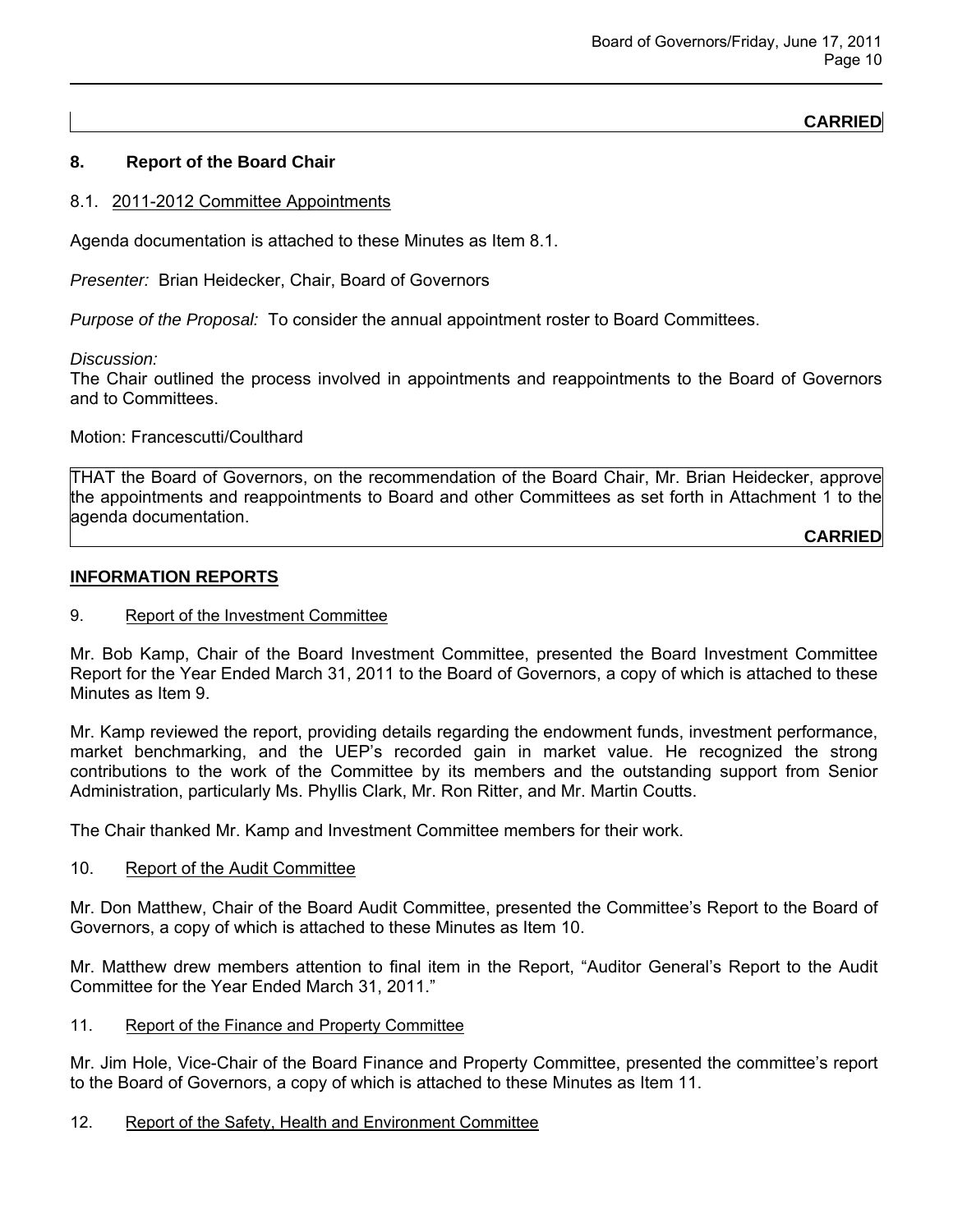Mr. Jay Nagendran, Vice-Chair of the Safety, Health and Environment Committee, presented the Committee's Report to the Board of Governors, a copy of which is attached to these Minutes as Item 12.

# **REGULAR REPORTS**

# 13.1. Report of the Chancellor

Ms. Linda Hughes, Chancellor, presented her report to the Board of Governors. The report is attached to these Minutes as Item 13.1.

Ms. Hughes highlighted the success of Convocation, acknowledging the excellent work of the staff in the Office of the Senate, noting that Honorary Degree recipients report that their experience at the University of Alberta is outstanding. She also reported that the Chancellor's Cup, a sold-out event, had been very well received.

The Chair congratulated the Chancellor on behalf of the Board.

## 13.2. Report of the Alumni Association

Mr. Jim Hole, Alumni Association Representatives, presented the report to the Board of Governors. The Alumni Association Report is attached to these Minutes as Item 13.2.

Mr. Hole reported that the Alumni Association is currently developing a strategic plan.

## 13.3. Report of the Students' Union (SU)

Mr. Rory TIghe, Students' Union President, presented the Students' Union Report to the Board of Governors. The report is attached to these Minutes as Item 13.3.

Mr. Tighe noted that the PAW Centre agreement is nearing completion, thanked Facilities and Operations for their funding assistance for the Campus Food Bank, and reported that student mental health remains a major concern and priority.

## 13.4. Report of the Graduate Students' Association (GSA)

Mr. Roy Coulthard, President, Graduate Students' Association, presented the Graduate Students' Union Report to the Board of Governors. The report is attached to these Minutes as Item 13.4.

Mr. Coulthard highlighted success of the Alberta Graduate Council Conference, noting it was very well attended and provided well received professional development sessions.

### 13.5. Report of the Association of Academic Staff of the University of Alberta (AASUA)

Dr. Robert Campenot, AASUA Representative, presented the report to the Board of Governors. He highlighted the recent negotiations and reported that the AASUA office renovation and expansion would be completed during summer, thanking the University for assistance with this project.

### 13.6. Report of Non-Academic Staff Association (NASA)

The NASA report was before members.